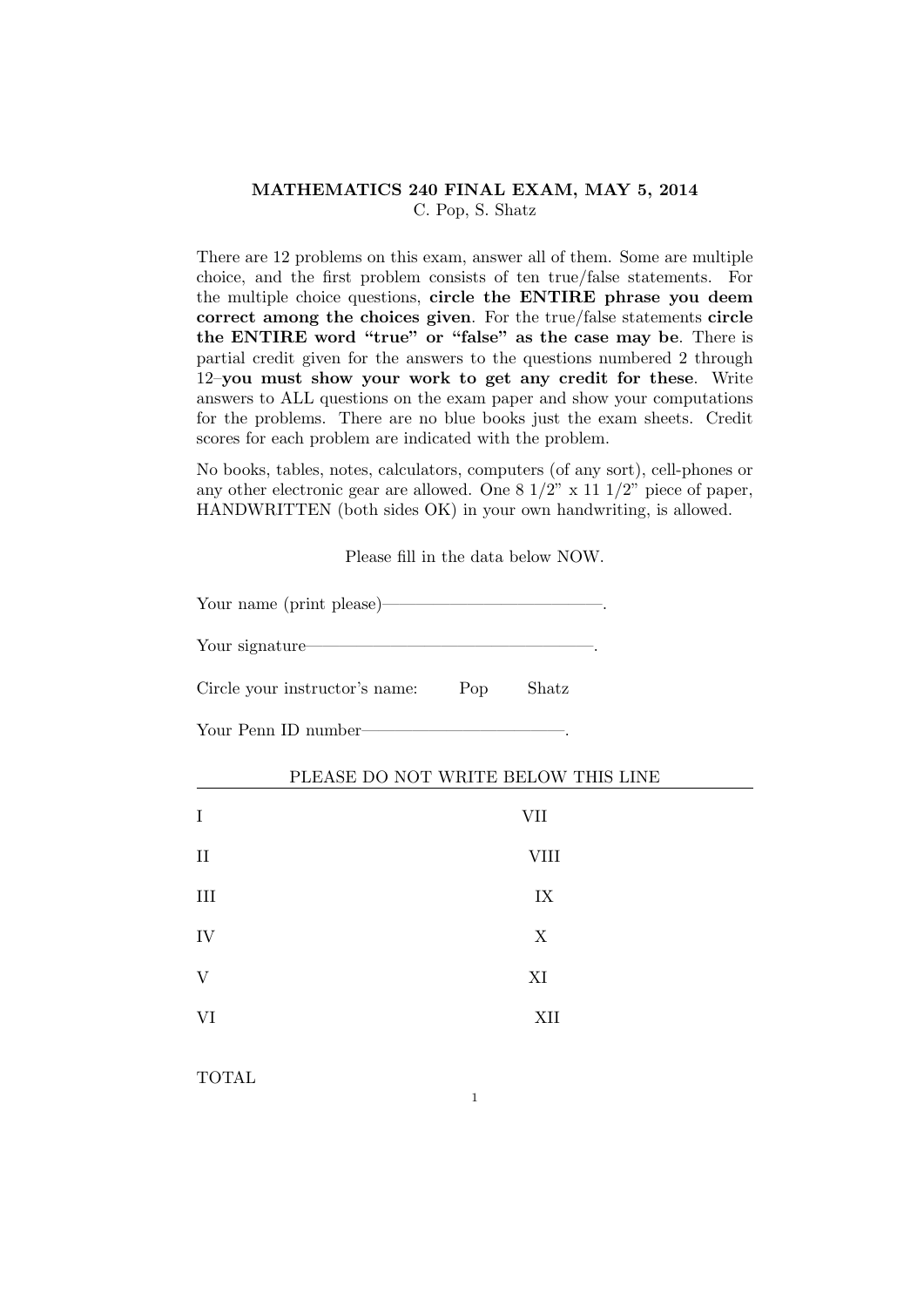- I) True/False (3 points each answer–no work need be shown):
- a) If M is a 5 x 5 matrix with eigenvalues  $1,1,2,-3,0$ , then M has an inverse. True False
- b) For a 6 x 6 matrix, M, whose rank is 2, the nullity of  $M$  is also 2. True False.

c) If A is a constant  $p \times p$  matrix with an eigenvalue  $\lambda$  and a corresponding eigenvector  $\vec{v}$ , then  $\vec{y} = exp(\lambda t)\vec{v}$  is a solution to  $\vec{y'} = A\vec{y}$ . True False.

d) The linear equations  $A\vec{X} = \vec{b}$ , (p equations in q unknowns), have a solution if the rank of the augmented matrix equals rank $(A)$ . True False.

- e) Every vector space has a basis. True False.
- f) The rank of  $A<sup>T</sup>$  equals the rank of A. True False.

g) If A is a constant 2 x 2 non-singular matrix having eigenvalues 6i and  $-6i$ , then the system of DE's  $\vec{y'} = A\vec{y}$  has closed curves as solution trajectories about the equilibrium point  $(0, 0)$ .

True False.

h) If A is a square matrix, then  $AA^T = A^T A$ . True False.

i) The matrix  $\begin{pmatrix} 4 & 1 \\ 0 & 1 \end{pmatrix}$  $0 -4$  is defective. True False.

j) When  $W$  is a non-empty piece of the vector space  $V$ , then  $W$  will be a subspace provided  $w_1 + w_2$  is in W whenever both  $w_1$  and  $w_2$  are in W. True False.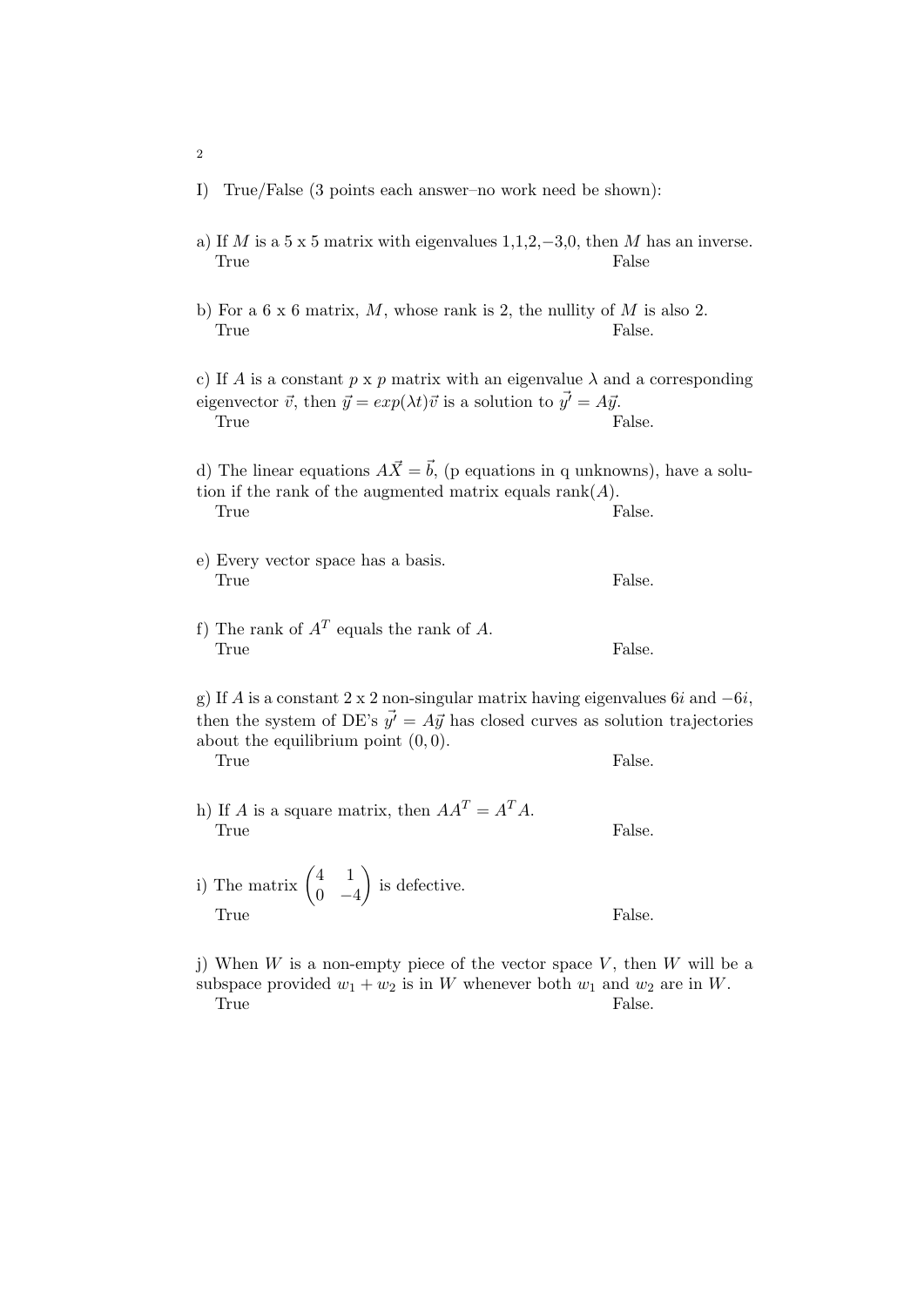II) (15 points–show work) For which value of the number, a, does the system of equations

$$
\begin{pmatrix} 2 & 1 & 1 & 3 \ -7 & 5 & 4 & -5 \ -1 & 8 & 7 & 4 \end{pmatrix} \begin{pmatrix} x \ y \ z \ w \end{pmatrix} = \begin{pmatrix} 1 \ 2 \ a \end{pmatrix}
$$

have a solution?

- 1) 11
- 2) 9
- 3) 7
- 4) 5
- 5) 3.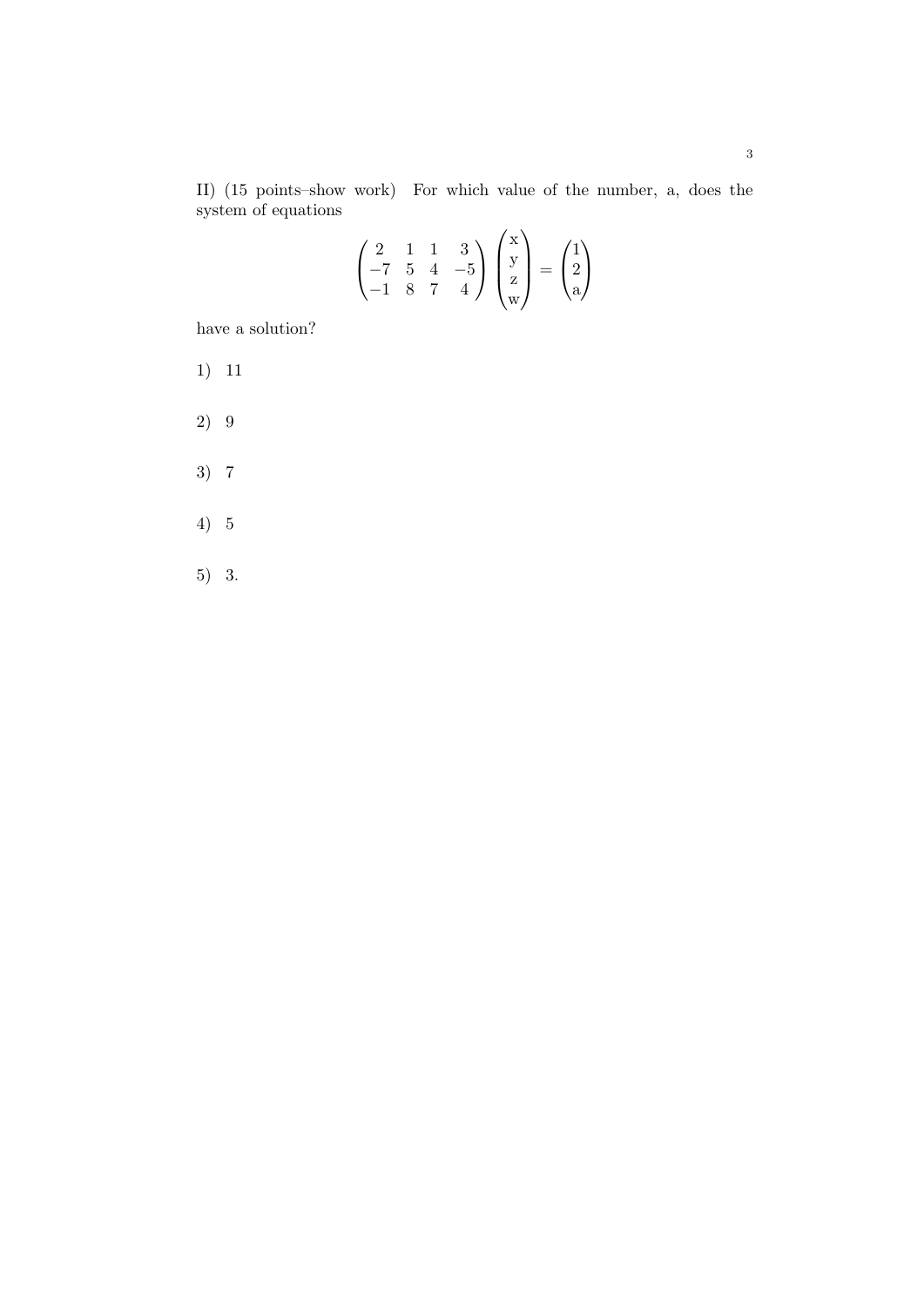III) (15 points–show work) Find  $e^{tA}$  where A is the matrix

$$
\begin{pmatrix} 3 & -1 \\ 4 & -1 \end{pmatrix}
$$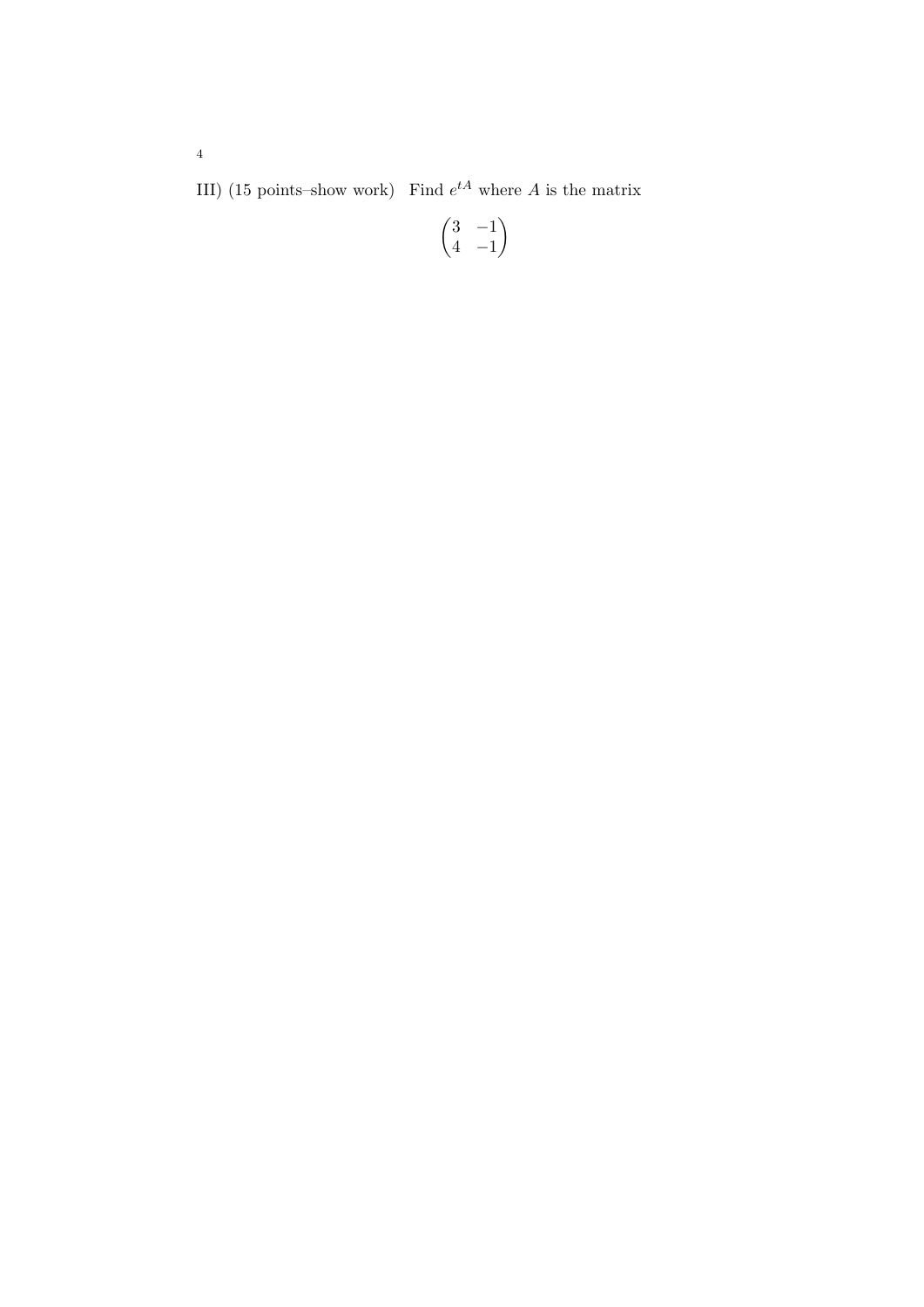IV) (15 points–show work) What is the general solution to the differential equation:  $y''(x) - y'(x) - 2y(x) = 1$ ?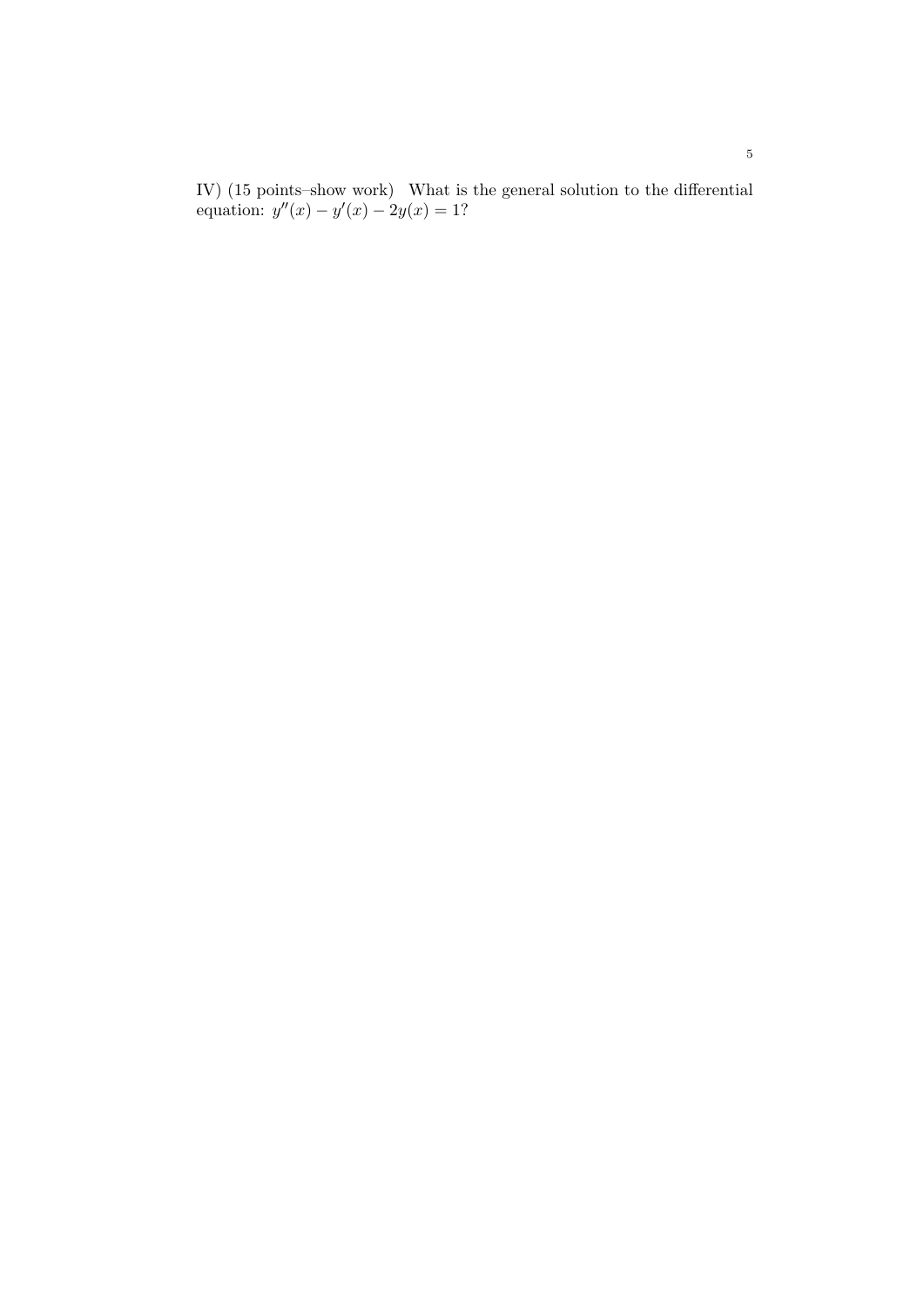V) (15 points–show work) A certain mechanical system undergoes motion without an outside forcing term so that the DE of its motion is  $y'' + 4y = 0$ . If the particle is passing through  $y = 1$  when  $t = 0$  and  $y'(0) = -1$ , where is the particle when  $t = \frac{3\pi}{2}$  $\frac{3\pi}{2}$ ?

- 1) At  $y = 0$
- 2) At  $y = -1$
- 3) At  $y = 1$
- 4) At  $y = 2$
- 5) At  $y = -2$ .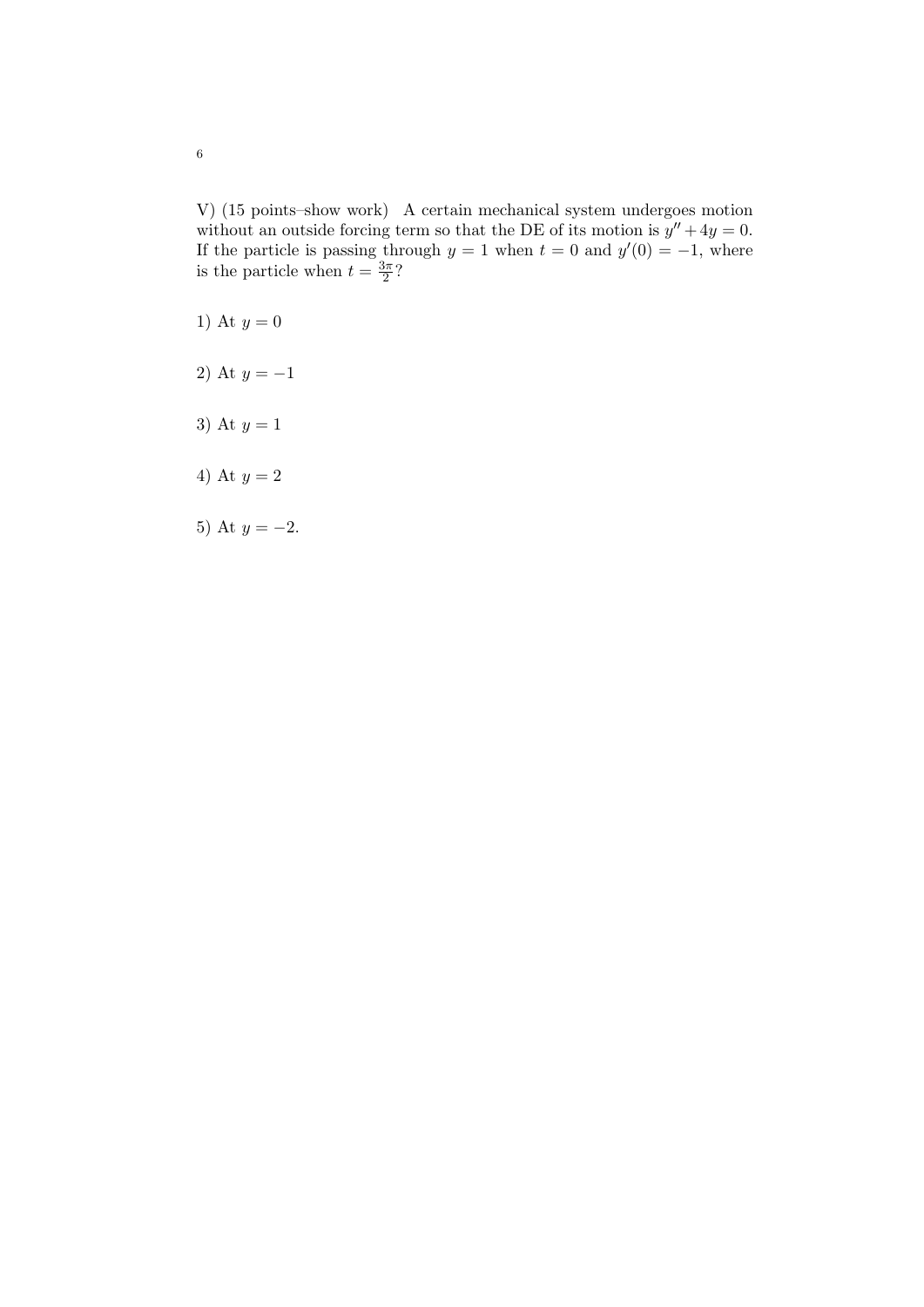VI) (15 points–show work) Consider the matrix, A, given by:

$$
\begin{pmatrix} 1 & -3 & 2 & 5 & 0 \ 2 & -2 & 5 & 11 & 2 \ 0 & 4 & 1 & 1 & 2 \end{pmatrix}.
$$

a) Compute  $\text{rank}(A)$ .

b) What is the dimension of the null space of A (that is, the number of basic solutions of the homogeneous equations with  $A$  as coefficient matrix)?.

c) What is the dimension of the space spanned by the columns of A?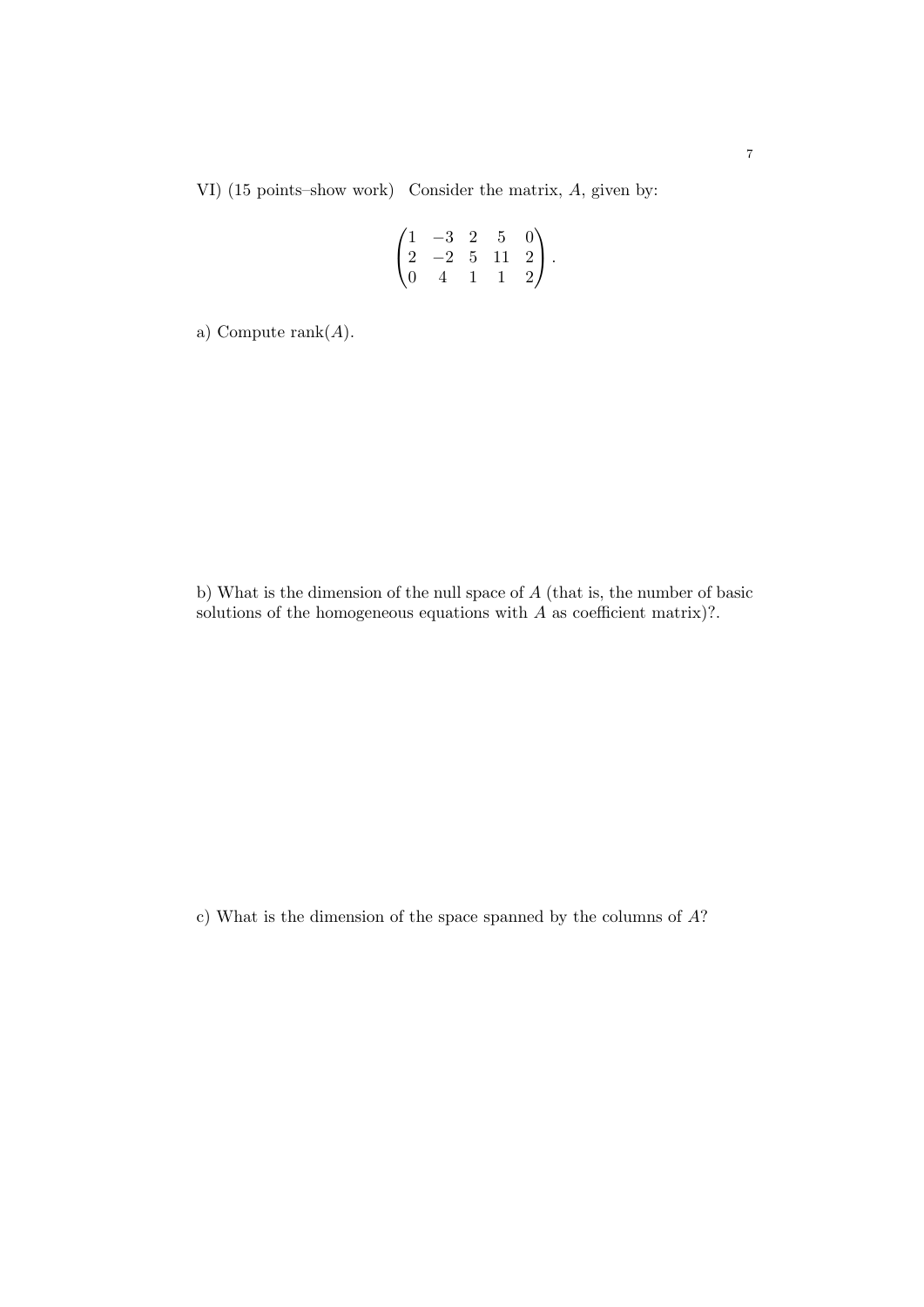VII) (15 points–show work) Write  $P_3$  for the vector space of real polynomials of degree  $\leq 3$ .

a) Show that the set, S, consisting of all polynomials of the form

 $p(X) = aX<sup>3</sup> + bX$ , with a, b real numbers

is a subspace of  $P_3$ .

b) We make a linear transformation,  $L : S \longrightarrow \mathbb{R}^2$  defined by  $L(aX^3 + bX) = (a, a + b).$ 

Show that  $L$  is invertible.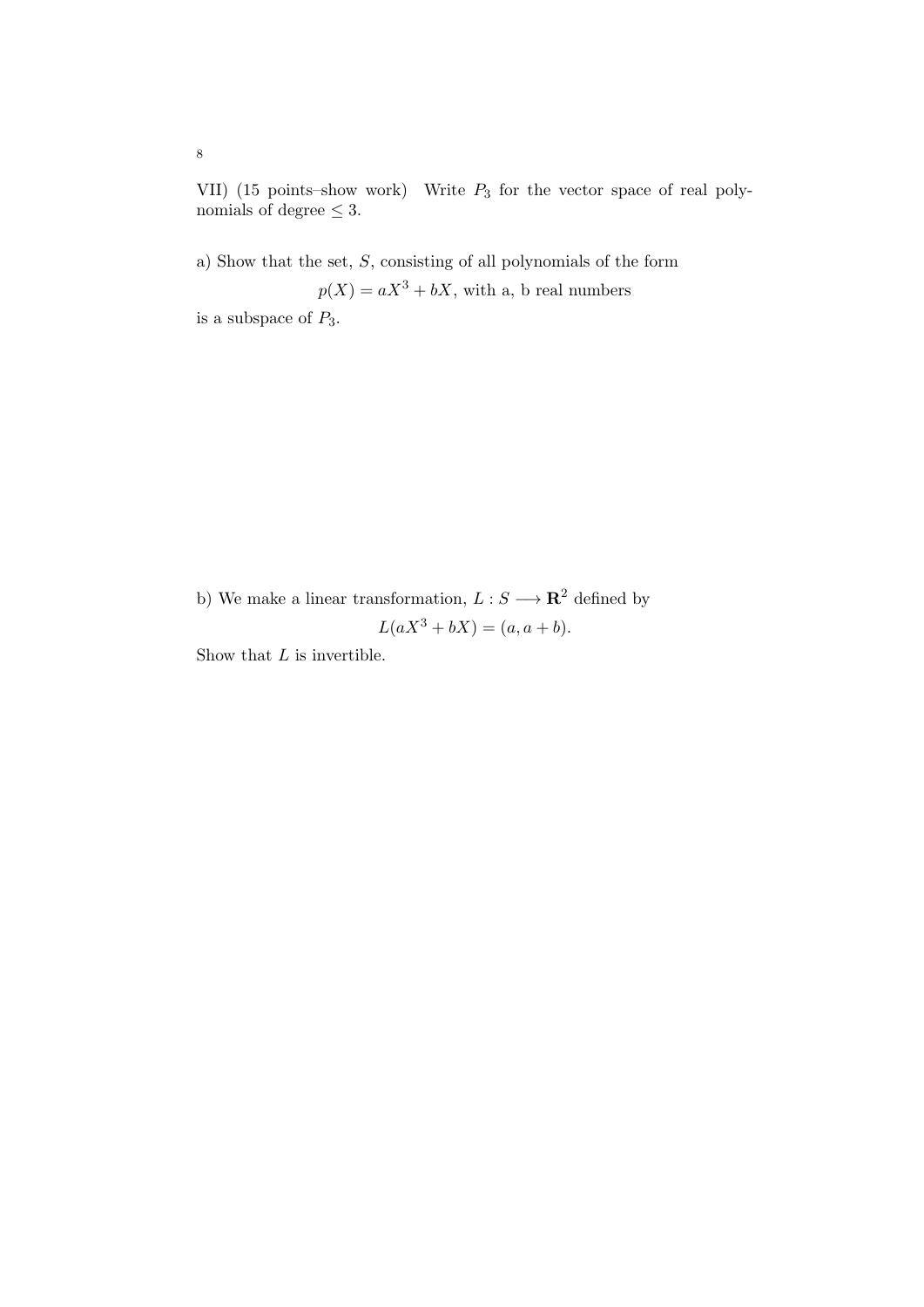VIII) (15 points–show work) Find the solution to the initial value problem:  $y''(x) - 2y'(x) + 2y(x) = 2x, y(0) = 1, y'(0) = 0.$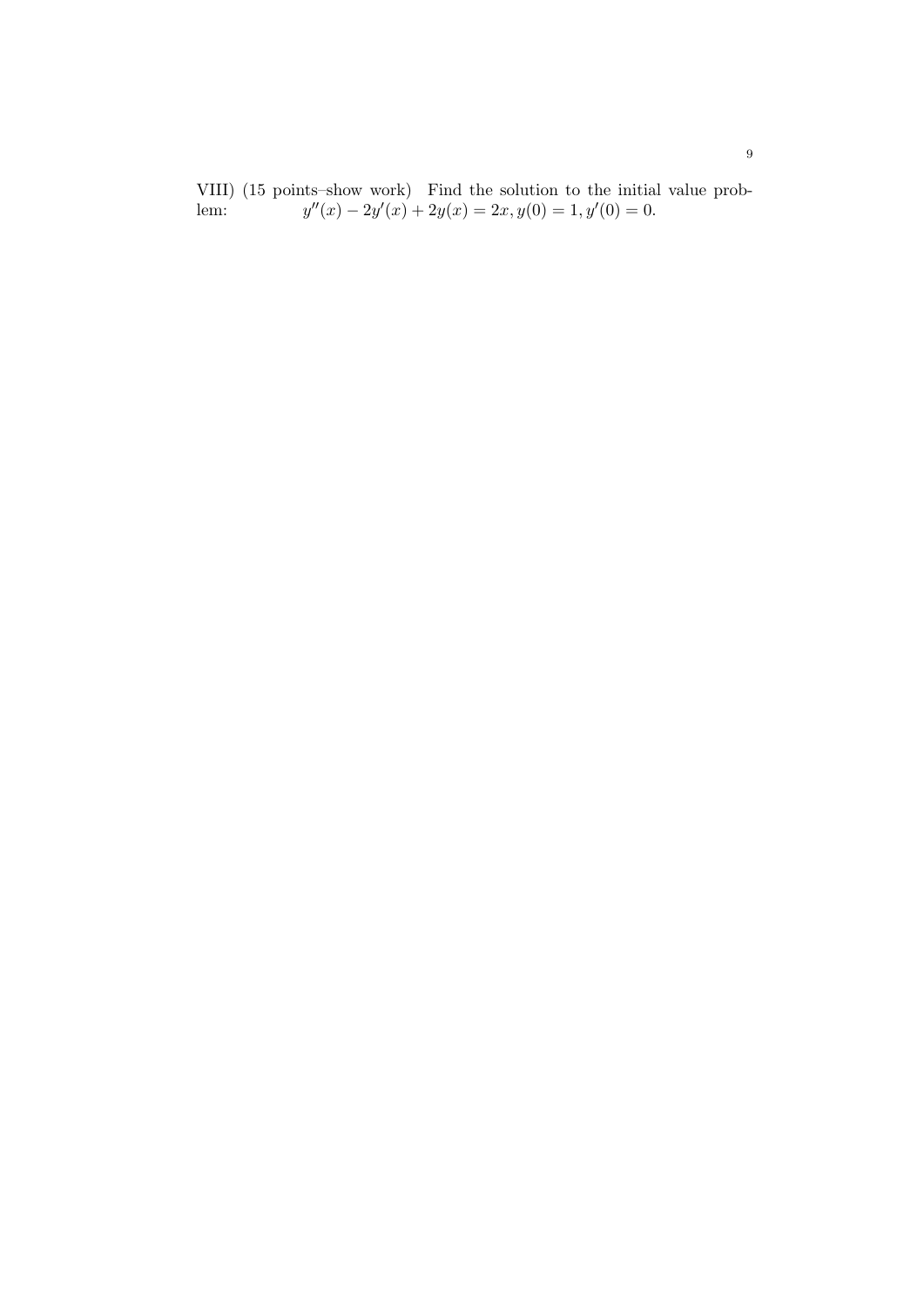IX) (15 points–show work) If we know that  $y_1(x) = e^x$  is a solution to the differential equation

$$
xy''(x) + (1 - 2x)y'(x) + (x - 1)y(x) = 0,
$$

find the general solution of the differential equation.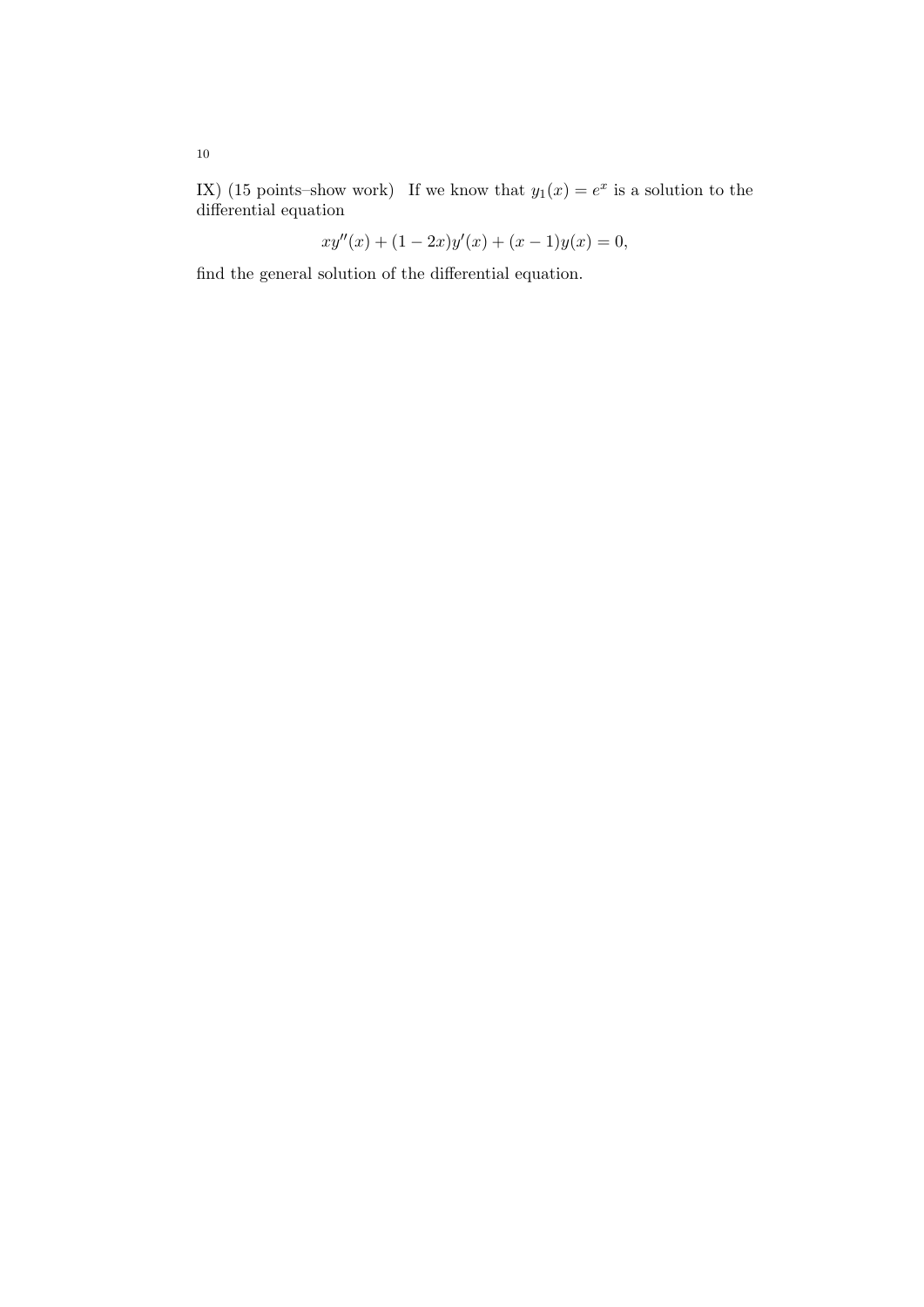X) (15 points–show work) Find the general solution of the system of DE's:

$$
\vec{y'} = \begin{pmatrix} 1 & 0 & 0 \\ 0 & -3 & 1 \\ 0 & 0 & -3 \end{pmatrix} \vec{y}.
$$

Write your solution either as a combination of three column vectors or as a 3 x 3 matrix times a constant vector.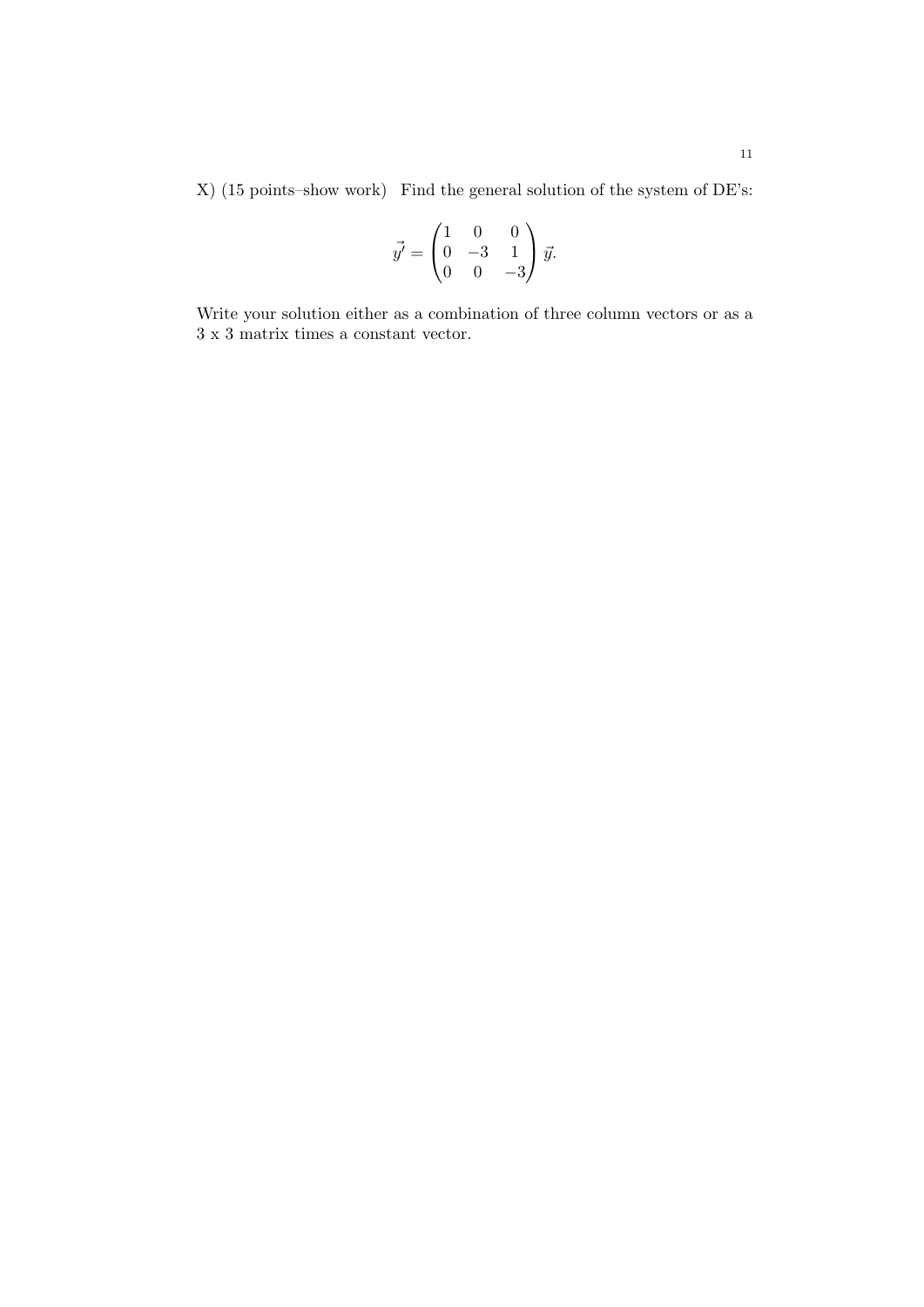$XI$ ) (15 points–show work) Consider the space,  $P_2$ , of real polynomials of degree  $\leq 2$  and choose  $1, x, x^2$  as a basis for  $P_2$ . If T is the linear transformation of  $P_2$  given by:  $T(p(x)) = 2p'(x) - p(x)$ , write down the matrix of T in the given basis.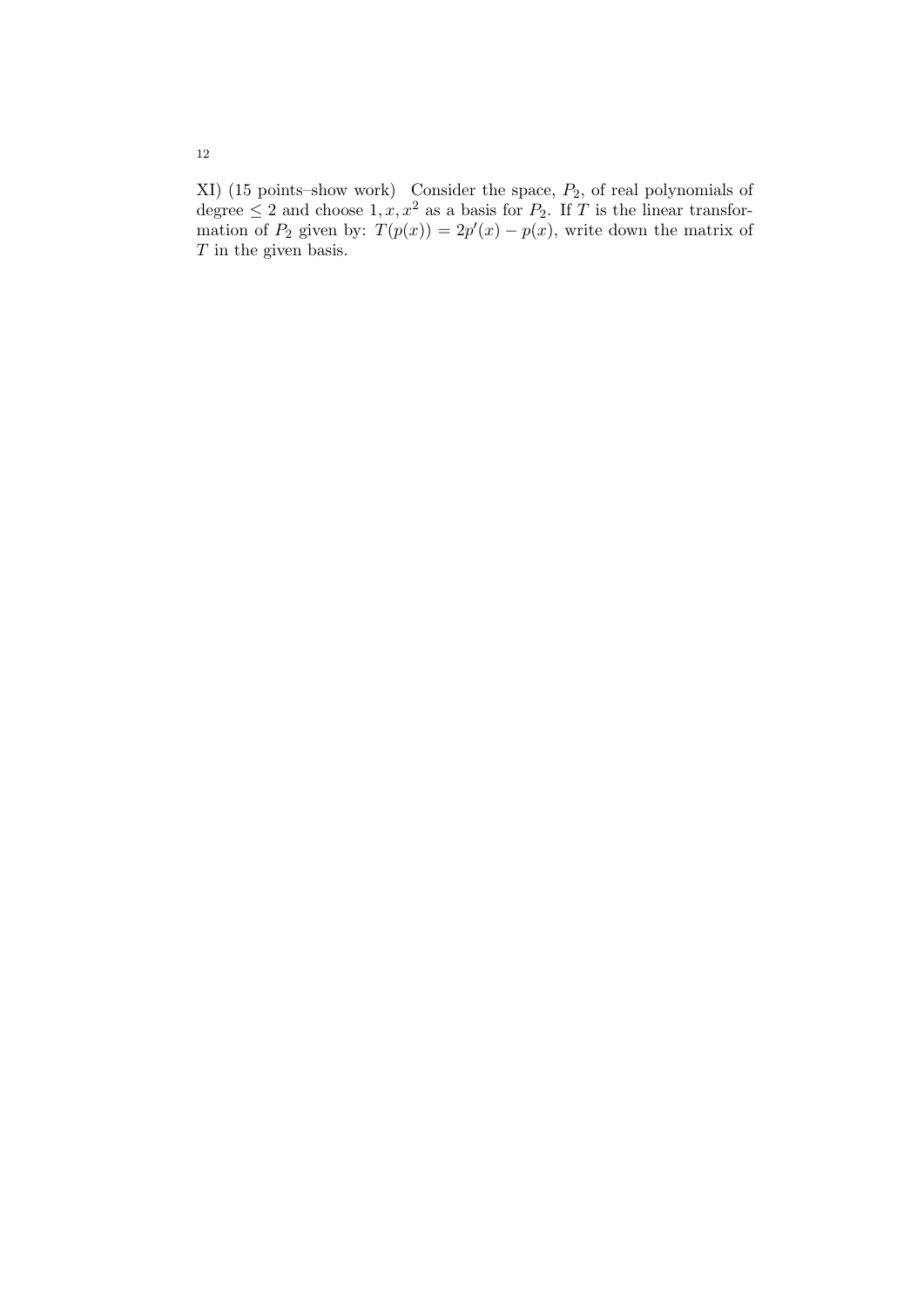XII) (15points–show work) Here are three phase portraits for a system of differential equations:  $y' = F(x, y);$   $y' = G(x, y).$ 

a) b) c)

Which is correct?

1) The solutions for a) and b) are not bounded for all time, but that for c) is bounded for all time.

2) The solutions for all of a), b), c) are bounded for all time.

3) The solutions for all of a), b), c) are not bounded for all time.

4) The solutions for a) and c) are bounded for all time, but that for b) is not bounded for all time.

5) The solutions for a) and b) are bounded for all time, but that for c) is not bounded for all time.